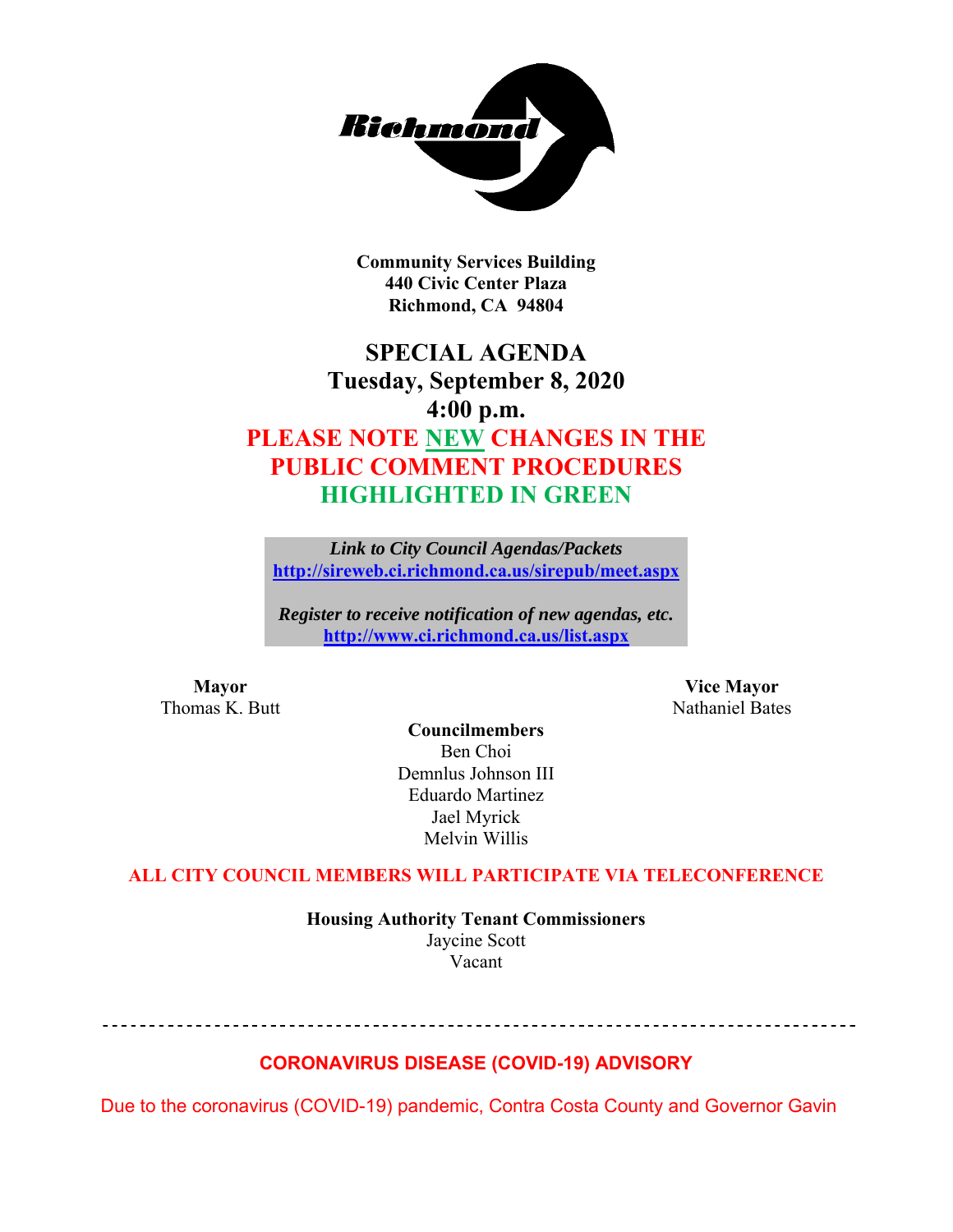Newsom have issued multiple orders requiring sheltering in place, social distancing, and reduction of person-to-person contact. Accordingly, Governor Gavin Newsom has issued executive orders that allow cities to hold public meetings via teleconferencing. Both **https://www.coronavirus.cchealth.org/** and

**http://www.ci.richmond.ca.us/3914/Richmond-Coronavirus-Info** provide updated coronavirus information.

DUE TO THE SHELTER IN PLACE ORDERS, attendance at the City of Richmond City Council meeting will be limited to Council members, essential City of Richmond staff, and members of the news media. Public comment will be confined to items appearing on the agenda and will be limited to the methods provided below. Consistent with Executive Order N-29-20, this meeting will utilize teleconferencing only. The following provides information on how the public can participate in this meeting.

#### **How to watch the meeting from home:**

- 1. KCRT Comcast Channel 28 or AT&T Uverse Channel 99
- 2. Livestream online at http://www.ci.richmond.ca.us/3178/KCRT-Live

#### **No member of the public may submit more than one written or verbal comment per agenda item. Public comments may be submitted in only one of the following ways:**

- **1.** Via mail received by 3:00 p.m. the day of the meeting, sent to 450 Civic Center Plaza, 3rd Floor, Office of the Clerk, Richmond, CA 94804.
- **2.** Via email to cityclerkdept@ci.richmond.ca.us after posting of the agenda until 1:00 p.m. the day of the meeting.

Emails *MUST* contain in the subject line 1) public comments – Open Session prior to Closed Session or 2) public comments - agenda item #\_\_ [include the agenda item number]. All such email will be posted on-line and emailed to the City Council before the meeting is called to order. The Clerk will prepare summaries of all such email and the summaries will be read into the record. **No individual email will be read into the record, only the summaries**. Due to the high volume of emails received, emails that do not contain the correct identifying information in the subject line may be overlooked and may not become part of the record. **Email received after 1:00 p.m. will not be summarized nor read into the record. Email received after 1:00 p.m. will, however, be posted on-line following the meeting as part of the supplemental materials attached to the meeting minutes.**

**3.** Via Zoom by video conference or by phone using the following link/call-in numbers – for Special Open Session and Special City Council:

Please click the link below to join the webinar: https://zoom.us/j/96986961620?pwd=c3IxdmJpNkJNYTJlVnFCc3c2b0hIQT09

Webinar ID: 969 8696 1620 Passcode: ccsept8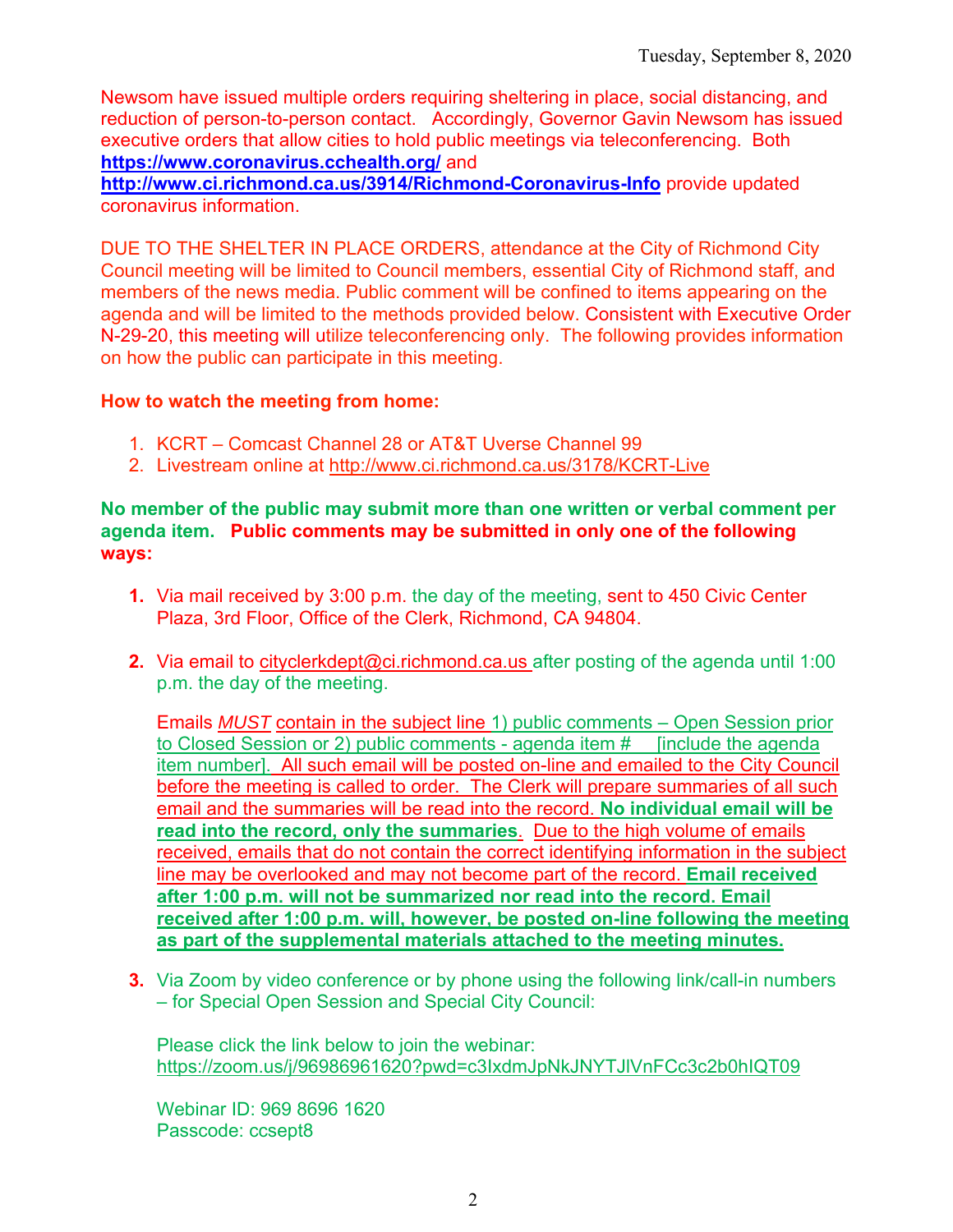Or iPhone one-tap/dial: US: +16699006833, 96986961620# or +12532158782, 96986961620#

Or Telephone: Dial (for higher quality, dial a number based on your current location): US: +1 669 900 6833 or +1 253 215 8782 or +1 346 248 7799 or +1 312 626 6799 or +1 929 205 6099 or +1 301 715 8592 Webinar ID: 969 8696 1620 International numbers available: https://zoom.us/u/aehrwCgISx

a. To comment by video conference, click on the Participants button at the bottom of your screen and select the "**Raise Your Hand**" button to request to speak when Public Comment is being asked for. Speakers will be called upon in the order they select the "Raise Your Hand" feature. When called upon, you will be unmuted. After the allotted time, you will then be re-muted. \*\*

b. To comment by phone, you will be prompted to "Raise Your Hand" by pressing "**\*9**" to request to speak when Public Comment is asked for. When called upon, you will be unmuted. After the allotted time, you will then be re-muted. Instructions of how to raise your hand by phone are available at: https://support.zoom.us/hc/en-us/articles/201362663 -Joining-a-meeting-byphone. \*\*

\*\*The clerk will announce the item number and ask individuals who would like to address the Council to raise their hand. After the clerk reads the item into the record, the request to speak period on the item will be closed.

#### *The City cannot guarantee that its network and/or the site will be uninterrupted. To ensure that the City Council receives your comments, you are strongly encouraged to submit your comments in writing in advance of the meeting.*

#### **Record of all public comments:**

All public comments will be considered a public record, put into the official meeting record. All public comments will be available after the meeting as supplemental materials and will be posted as an attachment to the meeting minutes when the minutes are posted: http://www.ci.richmond.ca.us/Archive.aspx?AMID=31.

#### **Procedures for Removing Consent Calendar Items from the Consent Calendar**

Councilmembers and members of the public who wish to remove an item from the consent calendar must comply with the following procedures in order to remove an item from the consent calendar:

1. Telephone or email a City staff member who has knowledge of the subject matter by 2:00 p.m. on the day of meeting. Any staff member shown as an author of the agenda report for the particular item has knowledge of the subject matter and may be called.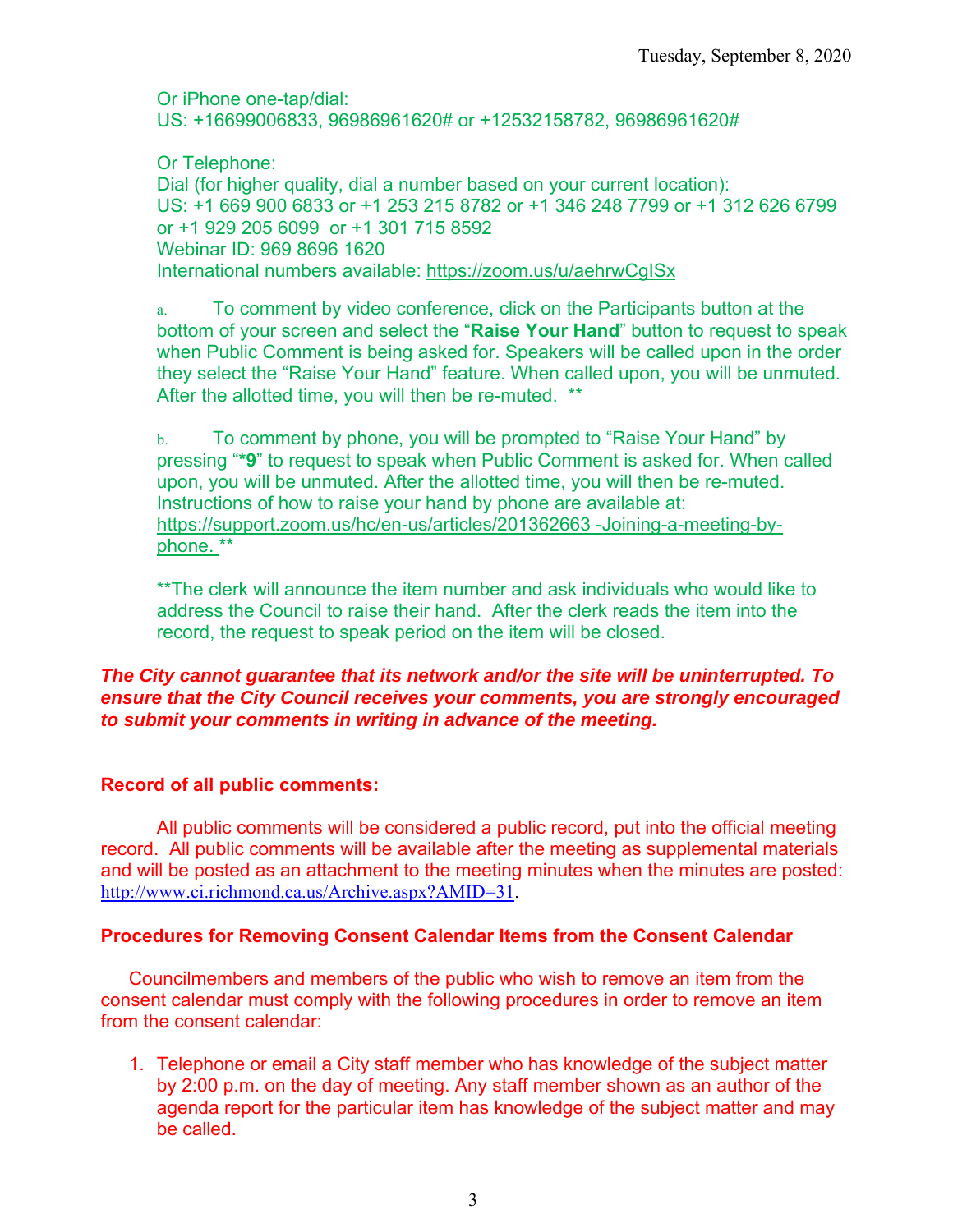2. Inform the City Clerk's Office by email at cityclerkdept@ci.richmond.ca.us or by phone at 510-620-6513, ext. 9, by 3:00 p.m. that they discussed the matter with staff with knowledge of the subject matter and that such Councilmember or member of the public, nonetheless, desires the item to be removed from the consent calendar for discussion.

Staff will be informed by the City Clerk's Office as soon as reasonably practicable after notice of the request to remove the item from the consent calendar. Staff may attend the meeting remotely.

#### **Accessibility for Individuals with Disabilities**

Upon request, the City will provide for written agenda materials in appropriate alternative formats, or disability-related modification or accommodation, including auxiliary aids or services and sign language interpreters, to enable individuals with disabilities to participate in and provide comments at/related to public meetings. Please submit a request, including your name, phone number and/or email address, and a description of the modification, accommodation, auxiliary aid, service or alternative format requested at least two days before the meeting. Requests should be emailed to cityclerkdept@ci.richmond.ca.us or submitted by phone at 510-620-6513, ext. 9, or 510-620-6509. Requests made by mail to City Clerk's Office, City Council meeting, 450 Civic Center Plaza, Richmond, CA 94804 must be received at least two days before the meeting. Requests will be granted whenever possible and resolved in favor of accessibility.

#### **Effect of Advisory on In-person public participation**

During the pendency of the Executive Order N-29-20, the language in this Advisory portion of the agenda supersedes any language below in the meeting procedures contemplating inperson public comment.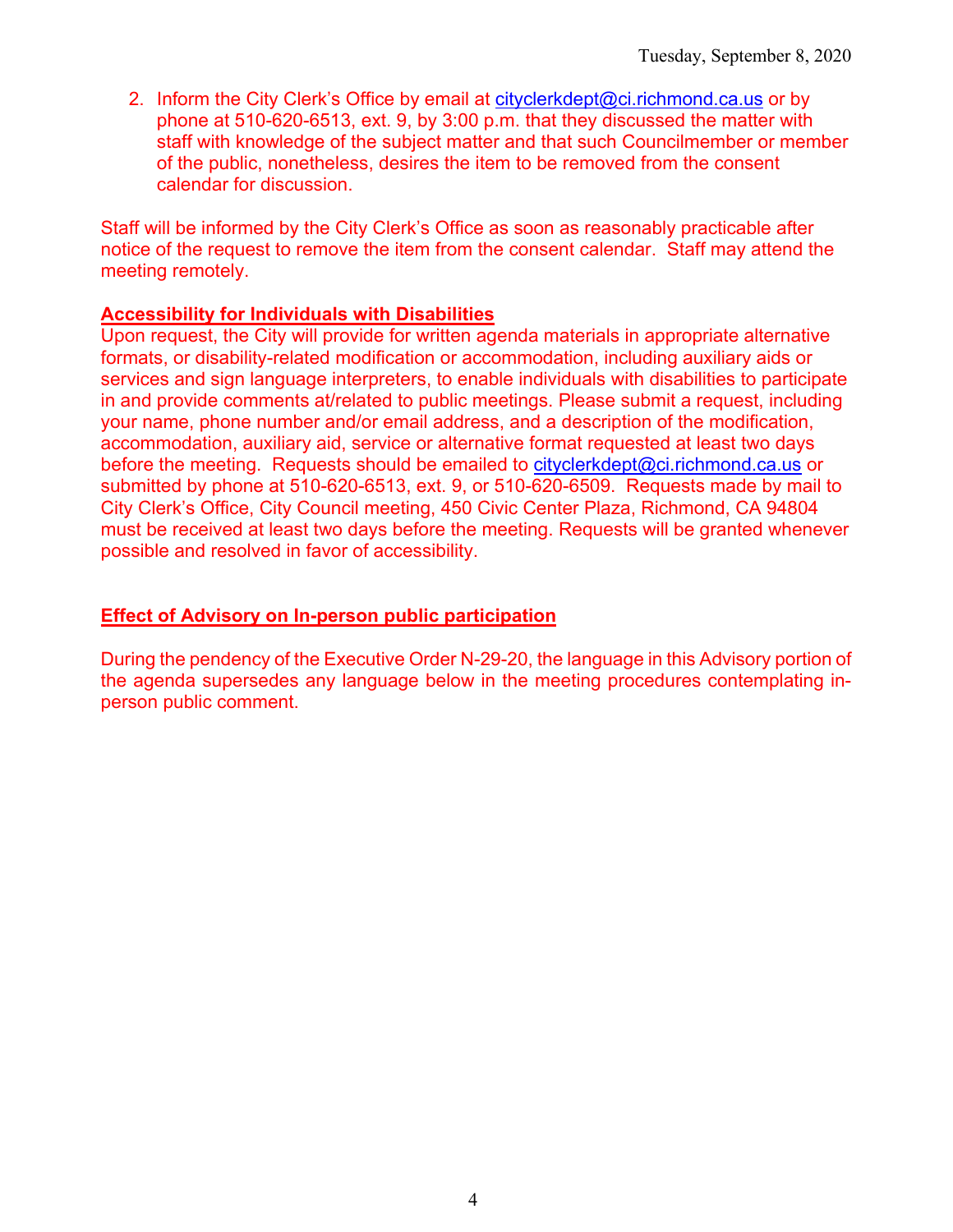# **MEETING PROCEDURES**

The City of Richmond encourages community participation at its City Council meetings and has established procedures that are intended to accommodate public input in a timely and time-sensitive way. As a courtesy to all members of the public who wish to participate in City Council meetings, please observe the following procedures:

**PUBLIC COMMENT ON AGENDA ITEMS:** Anyone who desires to address the City Council on items appearing on the agenda must complete and file a pink speaker's card with the City Clerk **prior** to the City Council's consideration of the item. Once the City Clerk has announced the item, no person shall be permitted to speak on the item other than those persons who have submitted their names to the City Clerk. Your name will be called when the item is announced for discussion. **Each speaker will be allowed up to TWO (2) MINUTES to address the City Council on NON-PUBLIC HEARING items listed on the agenda. Speakers are allowed up to THREE (3) minutes on PUBLIC HEARING items.**

**CONSENT CALENDAR:** Consent Calendar items are considered routine and will be enacted, approved or adopted by one motion unless a request for removal for discussion or explanation is received from the audience or the City Council. A member of the audience requesting to remove an item from the consent calendar that is sponsored by City staff must first complete a speaker's card and discuss the item with a City staff person who has knowledge of the subject material **prior** to filing the card with the City Clerk and **prior** to the City Council's consideration of Agenda Review. Councilmembers who request to remove an item from the consent calendar must do so during Agenda Review. An item removed from the Consent Calendar may be placed anywhere on the agenda following the City Council's agenda review.

**CONDUCT AT MEETINGS:** Richmond City Council meetings are limited public forums during which the City strives to provide an open, safe atmosphere and promote robust public debate. Members of the public, however, must comply with state law, as well as the City's laws and procedures and may not actually disrupt the orderly conduct of these meetings. The public, for example, may not shout or use amplifying devices, must submit comment cards and speak during their allotted time, may not create a physical disturbance, may not speak on matters unrelated to issues within the jurisdiction of the City Council or the agenda item at hand, and may not cause immediate threats to public safety.

**CITY HARASSMENT POLICY:** The City invites public comment and critique about its operations, including comment about the performance of its public officials and employees, at the public meetings of the City Council and boards and commissions. However, discriminatory or harassing comments about or in the presence of City employees, even comments by third parties, may create a hostile work environment, if severe or pervasive. The City prohibits harassment against an applicant, employee, or contractor on the basis of race, religious creed, color, national origin, ancestry, physical disability, medical condition, mental disability, marital status, sex (including pregnancy, childbirth, and related medical conditions), sexual orientation, gender identity, age or veteran status, or any other characteristic protected by federal, state or local law. In order to acknowledge the public's right to comment on City operations at public meetings, which could include comments that violate the City's harassment policy if such comments do not cause an actual disruption under the Council Rules and Procedures, while taking reasonable steps to protect City employees from discrimination and harassment, City Boards and Commissions shall adhere to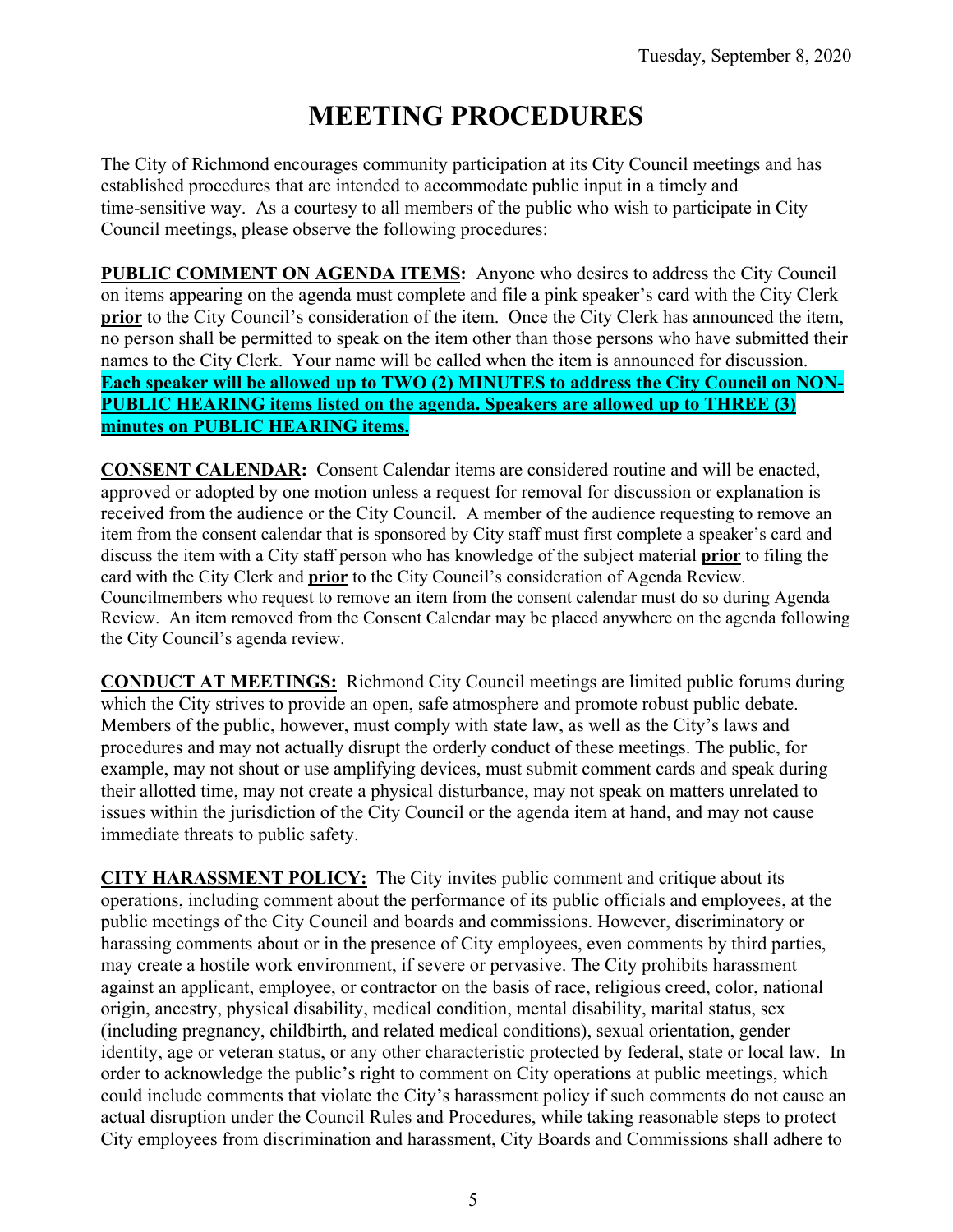Tuesday, September 8, 2020 the following procedures. If any person makes a harassing remark at a public meeting that violates the above City policy prohibiting harassment, the presiding officer of the meeting may, at the conclusion of the speaker's remarks and allotted time: (a) remind the public that the City's Policy Regarding Harassment of its Employees is contained in the written posted agenda; and (b) state that comments in violation of City policy are not condoned by the City and will play no role in City decisions. If any person makes a harassing remark at a public meeting that violates the above City policy, any City employee in the room who is offended by remarks violating the City's policy is excused from attendance at the meeting. No City employee is compelled to remain in attendance where it appears likely that speakers will make further harassing comments. If an employee leaves a City meeting for this reason, the presiding officer may send a designee to notify any offended employee who has left the meeting when those comments are likely concluded so that the employee may return to the meeting. The presiding officer may remind an employee or any council or board or commission member that he or she may leave the meeting if a remark violating the City's harassment policy is made. These procedures supplement the Council Rules and Procedures relating to disruption of orderly conduct at Council meetings.

Any law enforcement officer on duty or whose service is commanded by the presiding officer shall be Sergeant-at-Arms of the Council meetings. He/she, or they, shall carry out all orders and instructions given by the presiding officer for the purpose of maintaining order and decorum at the Council meetings (City Council Rules of Procedure and Order Section III F, RMC Section 2.12.030).

**\*\*\*\*\*\*\*\*\*\*\*\*\*\*\*\*\*\*\*\*\*\*\*\*\*\*\*\*\*\*\*\*\*\*\*\*\*\*\*\*\*\*\*\*\*\*\*\*\*\*\*\*\*\*\*\*\*\***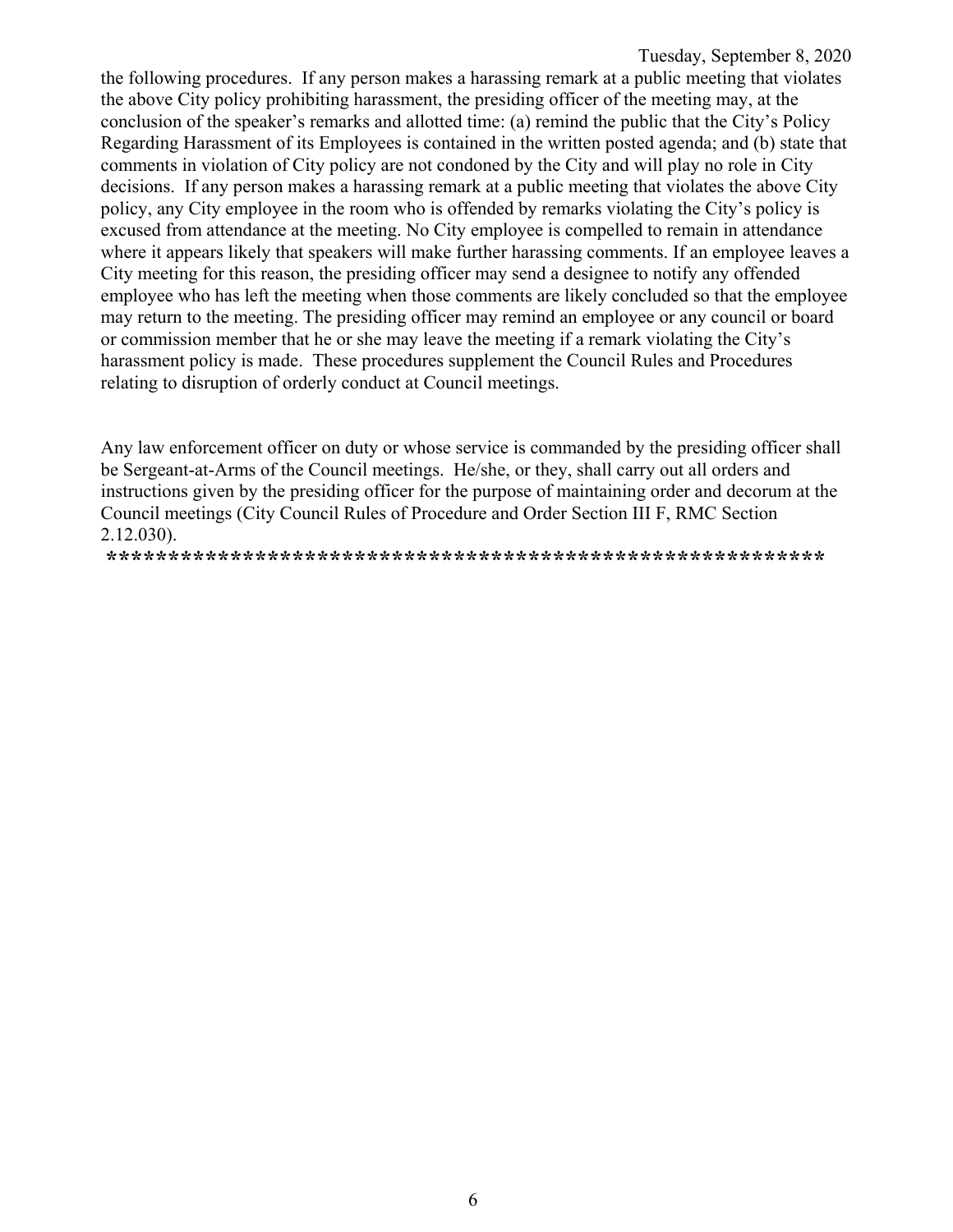### **SPECIAL OPEN SESSION TO HEAR PUBLIC COMMENT BEFORE CLOSED SESSION**

4:00 p.m.

#### **A. ROLL CALL**

#### **B. PUBLIC COMMENT BEFORE CLOSED SESSION**

#### **C. ADJOURN TO CLOSED SESSION**

### **SPECIAL CLOSED SESSION**

Shimada Room of the Community Services Building

#### **CITY COUNCIL**

CONFERENCE WITH REAL PROPERTY NEGOTIATOR (Government Code Section 54956.8):

Property: Pt. Molate Agency negotiators: Laura Snideman Negotiating parties: Winehaven Legacy LLC (SunCal) Under negotiations: price and terms of payment

CONFERENCE WITH LABOR NEGOTIATORS (Government Code Section 54957.6):

Agency Representatives: Jack Hughes Employee organizations:

- 1. SEIU Local 1021 Full Time Unit
- 2. SEIU Local 1021 Part Time Unit
- 3. IFPTE Local 21 Mid-Level Management Unit
- 4. IFPTE Local 21 Executive Management Unit
- 5. Richmond Police Officers Association RPOA
- 6. Richmond Police Management Association RPMA
- 7. IAFF Local 188
- 8. Richmond Fire Management Association RFMA

PUBLIC EMPLOYEE APPOINTMENT (Government Code Section 54957.6):

Title: City Attorney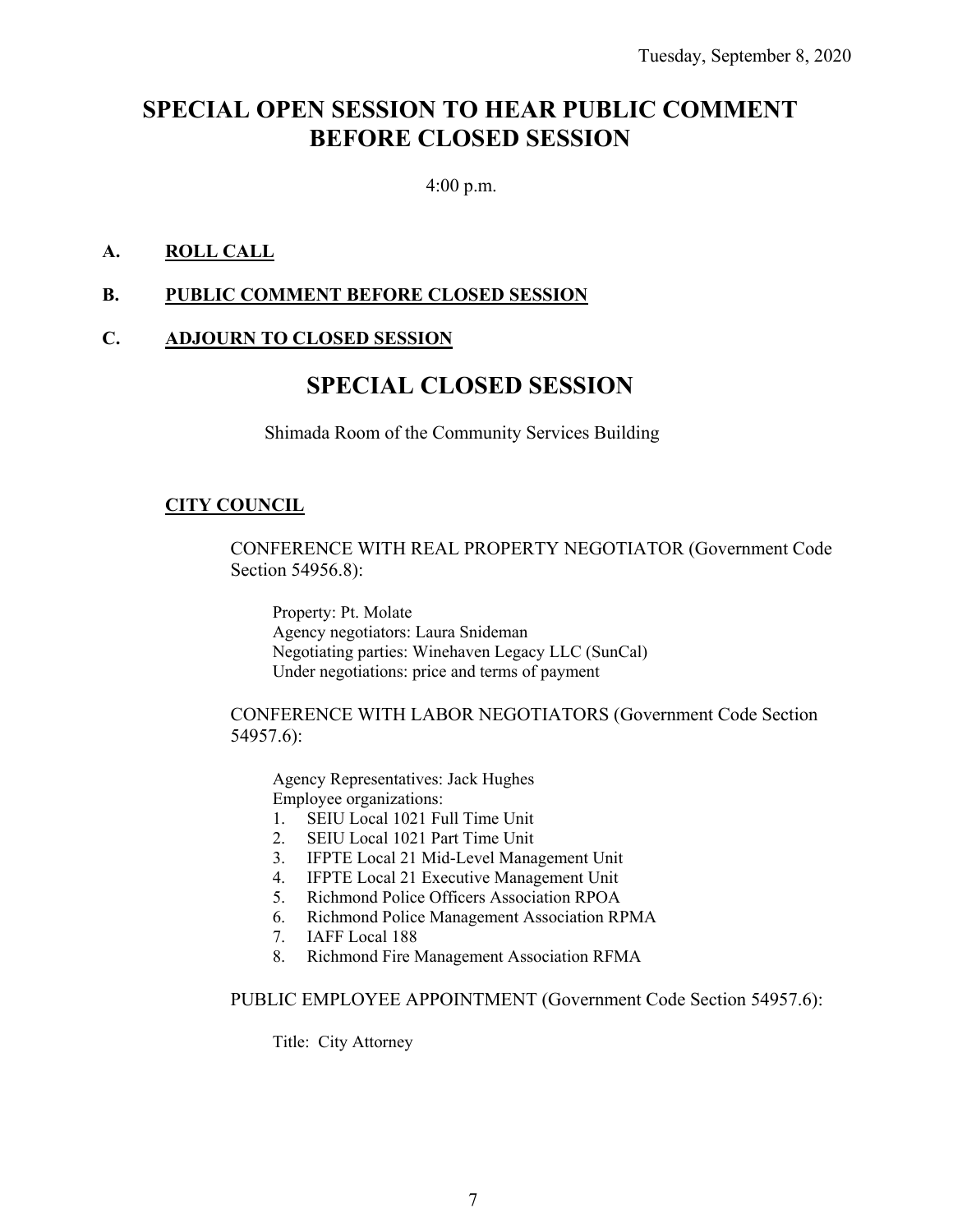### **SPECIAL MEETING OF THE RICHMOND CITY COUNCIL**

5:30 p.m.

#### **A. ROLL CALL**

#### **B. STATEMENT OF CONFLICT OF INTEREST**

**C. AGENDA REVIEW** 

#### **D. REPORT FROM THE CITY ATTORNEY OF FINAL DECISIONS MADE DURING CLOSED SESSION**

#### **E. REPORT FROM THE CITY MANAGER**

#### **F. CITY COUNCIL CONSENT CALENDAR**

- **F-1.** APPROVE appointments to update the Historic Preservation Commission; APPOINT Michael Hibma, re- appointment, seat #2, term expiration date of July 31, 2024 - Office of the Mayor (Mayor Tom Butt 620-6503).
- **F-2.** APPROVE appointment(s) to update the Shimada Friendship Commission: APPOINT Evan Sirchuk, re-appointment, seat #1, term expiration date May 30, 2023 - Office of the Mayor (Mayor Tom Butt 620-6503).
- **F-3.** APPROVE appointment to the Workforce Development Board; APPOINT Len Turner, re-appointment, seat #15, business representative, term expiration date March 1, 2024; John Troughton, re-appointment, seat #16, business representative, term expiration date March 1, 2024 - Office of the Mayor (Mayor Tom Butt 620-6503).
- **F-4.** APPROVE an appointment to the Economic Development Commission: APPOINT Vivian Wong, new appointment, seat #2, filing an unexpired term with an expiration date of March 30, 2021; Qiana Riley, new appointment, seat #10, filing an unexpired term with an expiration date of March 30, 2021; Andrew Perroy, new appointment, seat #15, filing an unexpired term with an expiration date of March 30, 2022 - Office of the Mayor (Mayor Tom Butt 620- 6503).
- **F-5.** APPROVE the minutes of the regular meeting held on July 21, 2020, and special meeting held on July 22, 2020 - City Clerk's Office (Pamela Christian 620- 6513).
- **F-6.** RECEIVE the City's Investment and Cash Balance Report for the month of June 2020 – Finance Department (Belinda Brown/Delmy Cuellar 620-6740).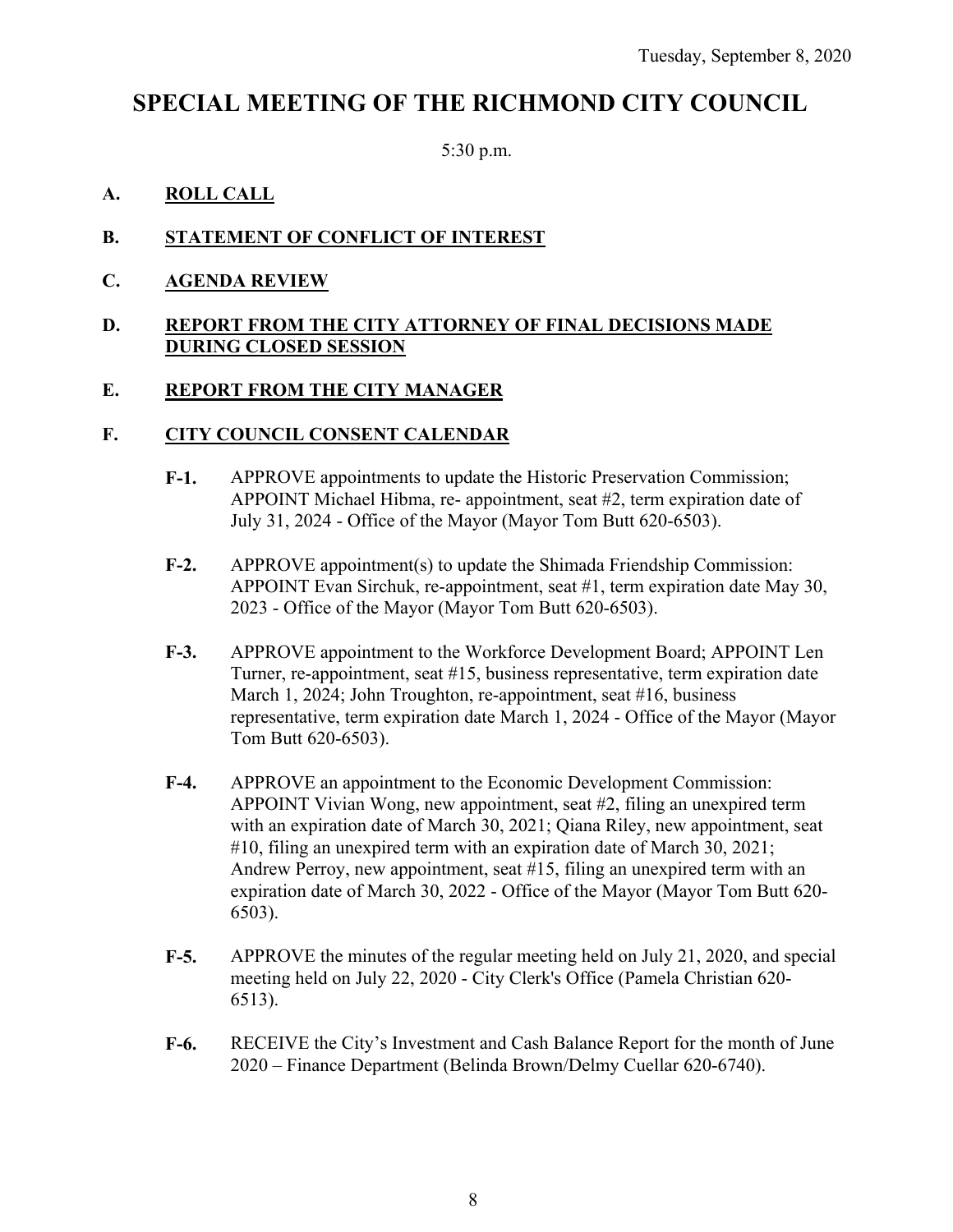- **F-7.** APPROVE the annual support and user license agreement with Faster Asset Solutions for fleet management software used in maintaining data records of city-owned equipment in an amount not to exceed \$14,000 for Fiscal Year 2020- 2021, \$14,500 for Fiscal Year 2021-2022 and \$15,000 for Fiscal Year 2022- 2023 - Public Works Department (Yader A. Bermudez 774-6300).
- **F-8.** ADOPT a resolution authorizing the city manager or designee, to execute the escrow purchasing documentation, certificate of acceptance and any amendments thereto to complete the 909-911 Ohio Avenue, Richmond, California, property purchasing - Public Works Department (Yader A. Bermudez 774-6300).
- **F-9.** ADOPT a resolution authorizing contracts with three contractors (Net Electric, Inc. - Richmond; NEMA Construction - Albany; and St. Francis Electric, Inc. - San Leandro) to perform high voltage and major electrical services throughout the City on an as-needed basis in an amount not to exceed \$500,000 per firm per year for a three-year period with options for two-year extensions - Public Works Department (Yader A. Bermudez 774-6300).
- **F-10.** ADOPT a resolution approving the contract with Aquatic Harvesting Inc. for Cattails trimming at the Hilltop Lake and appropriate \$75,000 from the Landscape Maintenance District reserve fund into the operation budget; and AUTHORIZE the city manager to execute all required documents and contracts to perform deferred maintenance at the Hilltop Lake in amounts not to exceed the \$75,000 - Public Works Department (Yader A. Bermudez 774-6300).
- **F-11.** ADOPT a resolution to accept and appropriate \$215,000 in grant funding from the California Office of Traffic Safety (OTS) awarded to the Police Department to combat deaths and injuries in motor vehicle crashes resulting from impaired driving within the City of Richmond - Police Department (Chief Bisa French 621-1802).
- **F-12.** ADOPT a resolution to accept and appropriate \$73,734.00 in grant funding from the California Office of Traffic Safety (OTS) awarded to the Police Department to upgrade current crash reporting software as well as purchasing and implementing electronic citations - Police Department (Chief Bisa French 621- 1802).

#### **G. PUBLIC HEARINGS**

**G-1.** HOLD a public hearing to ADOPT a resolution approving the report of sewer service charges for Fiscal Year 2020-21 allowing for the sanitary and stormwater fees to be collected on the annual 2020-21 tax rolls - Public Works Department (Yader A. Bermudez 774-6300).